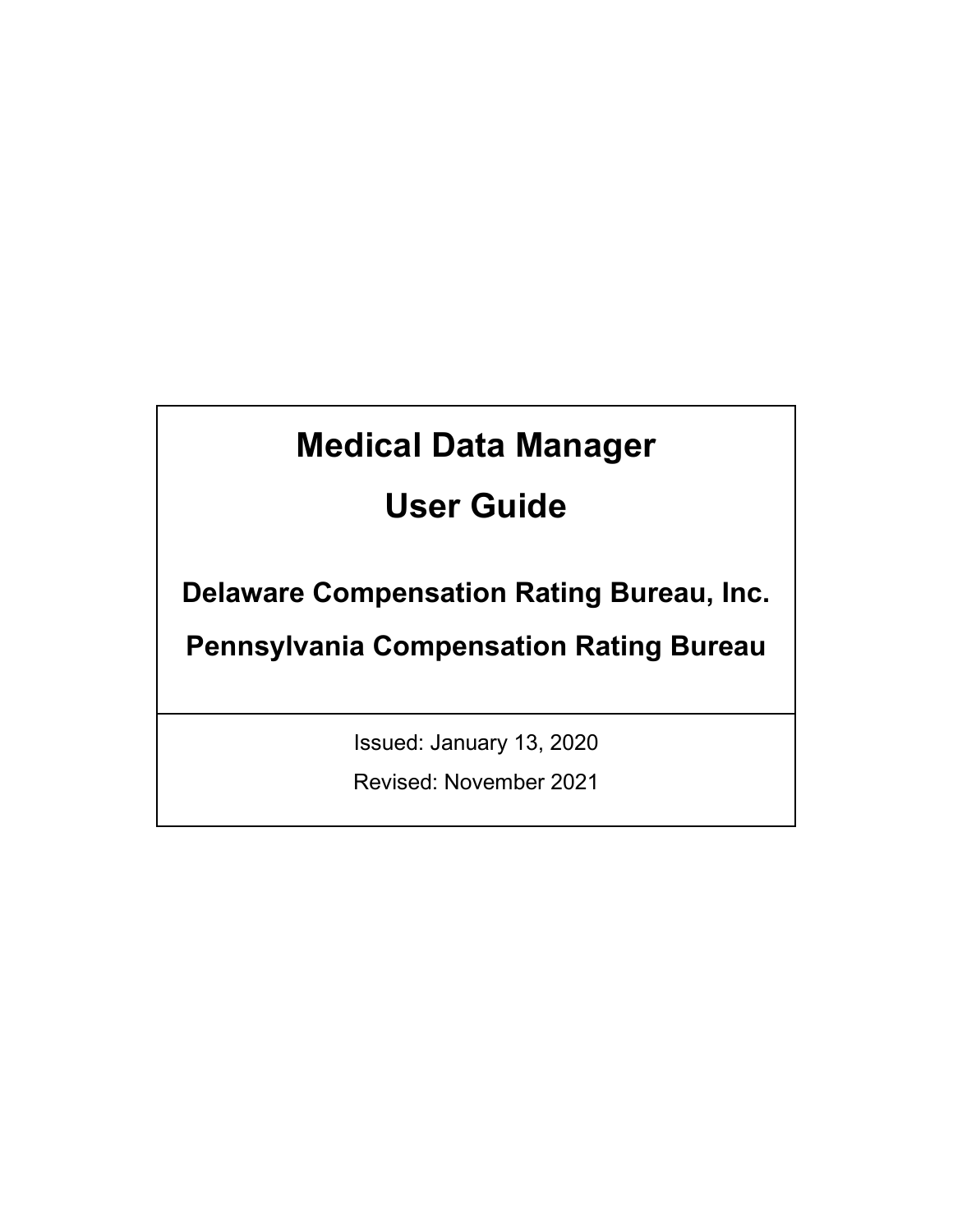# **TABLE OF CONTENTS**

| $A_{1}$ |                                  |  |
|---------|----------------------------------|--|
| Β.      |                                  |  |
| C.      |                                  |  |
| D.      |                                  |  |
| F.      |                                  |  |
|         | 1 <sub>1</sub><br>2.             |  |
| F.      |                                  |  |
|         | 1.<br>2.<br>3.<br>$\mathbf{4}$ . |  |
| G.      |                                  |  |
| Н.      |                                  |  |
|         | 1.<br>2.<br>3.<br>$\overline{4}$ |  |
| I.      |                                  |  |
| J.      |                                  |  |
| K.      |                                  |  |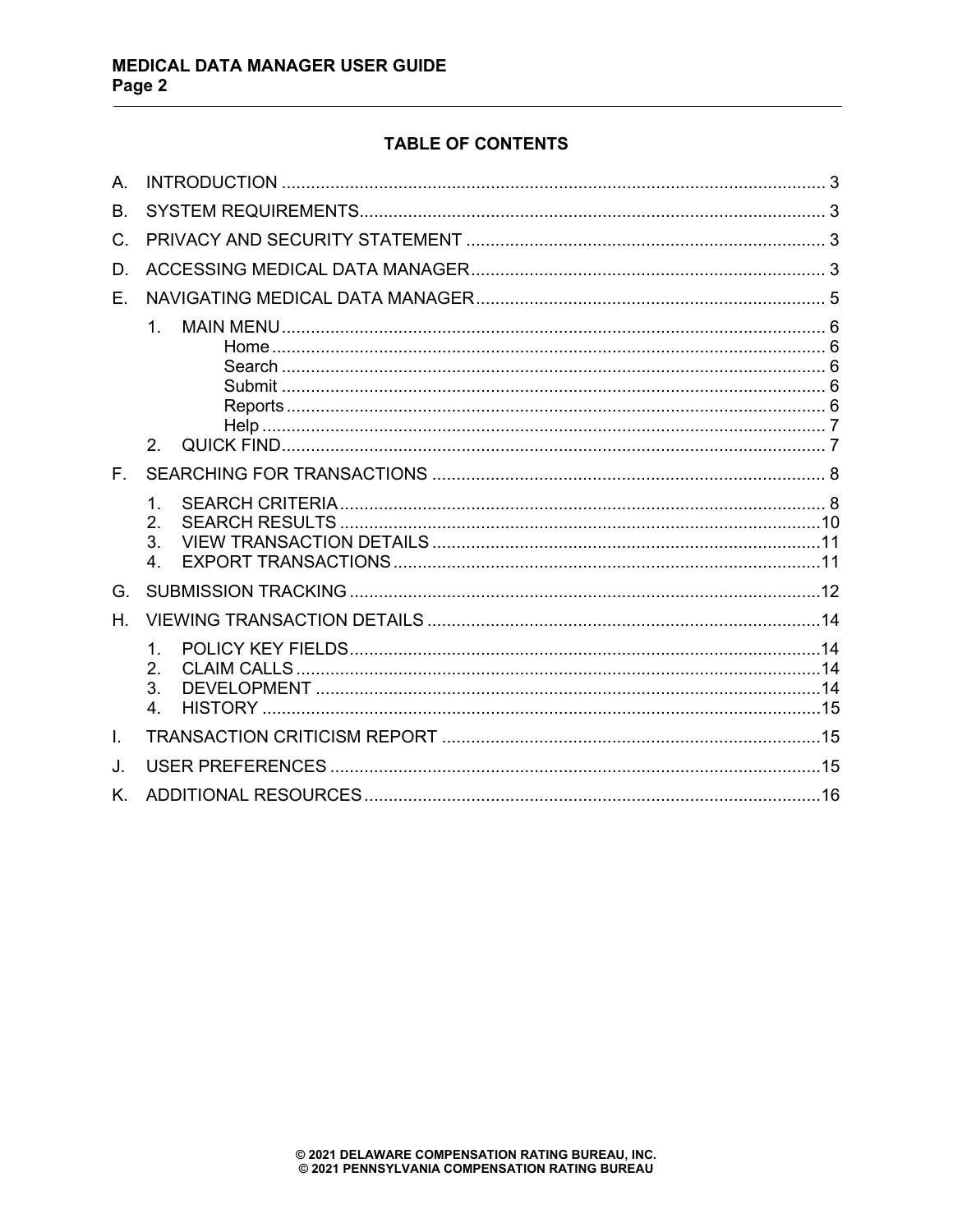## <span id="page-2-0"></span>**A. INTRODUCTION**

Welcome to the Medical Data Manager (MDM) web application! MDM allows for submission tracking and data quality management of Medical Data transaction information.

MDM provides users the ability to:

- Monitor status of medical submissions
- View and/or export editing and validation results in various formats
- Search and view medical transactions and histories

This guide will provide an overview of the functions available to carriers within MDM and helpful hints for using the application. It is recommended that the user read this entire document before using MDM.

#### <span id="page-2-1"></span>**B. SYSTEM REQUIREMENTS**

Users of the Medical Data Manager must have access to the internet.

#### <span id="page-2-2"></span>**C. PRIVACY AND SECURITY STATEMENT**

Carriers may view the DCRB/PCRB *Privacy and Security Statement* within the application. The login screen for the **Application Login** contains a **Privacy** link that will provide access to the *Privacy and Security Statement*.

#### <span id="page-2-3"></span>**D. ACCESSING MEDICAL DATA MANAGER**

The Medical Data Manager is located within the Application Login area of the DCRB/PCRB website. The Application Login provides access to all of the secured applications and data on the DCRB/PCRB website.

The direct website for the Application Login is: [https://www.pcrbdata.com/ul.](https://www.pcrbdata.com/ul) The Application Login can also be accessed via a link on the DCRB/PCRB homepage, [www.pcrb.com](http://www.pcrb.com/) or [www.dcrb.com.](http://www.dcrb.com/)



**© 2021 DELAWARE COMPENSATION RATING BUREAU, INC. © 2021 PENNSYLVANIA COMPENSATION RATING BUREAU**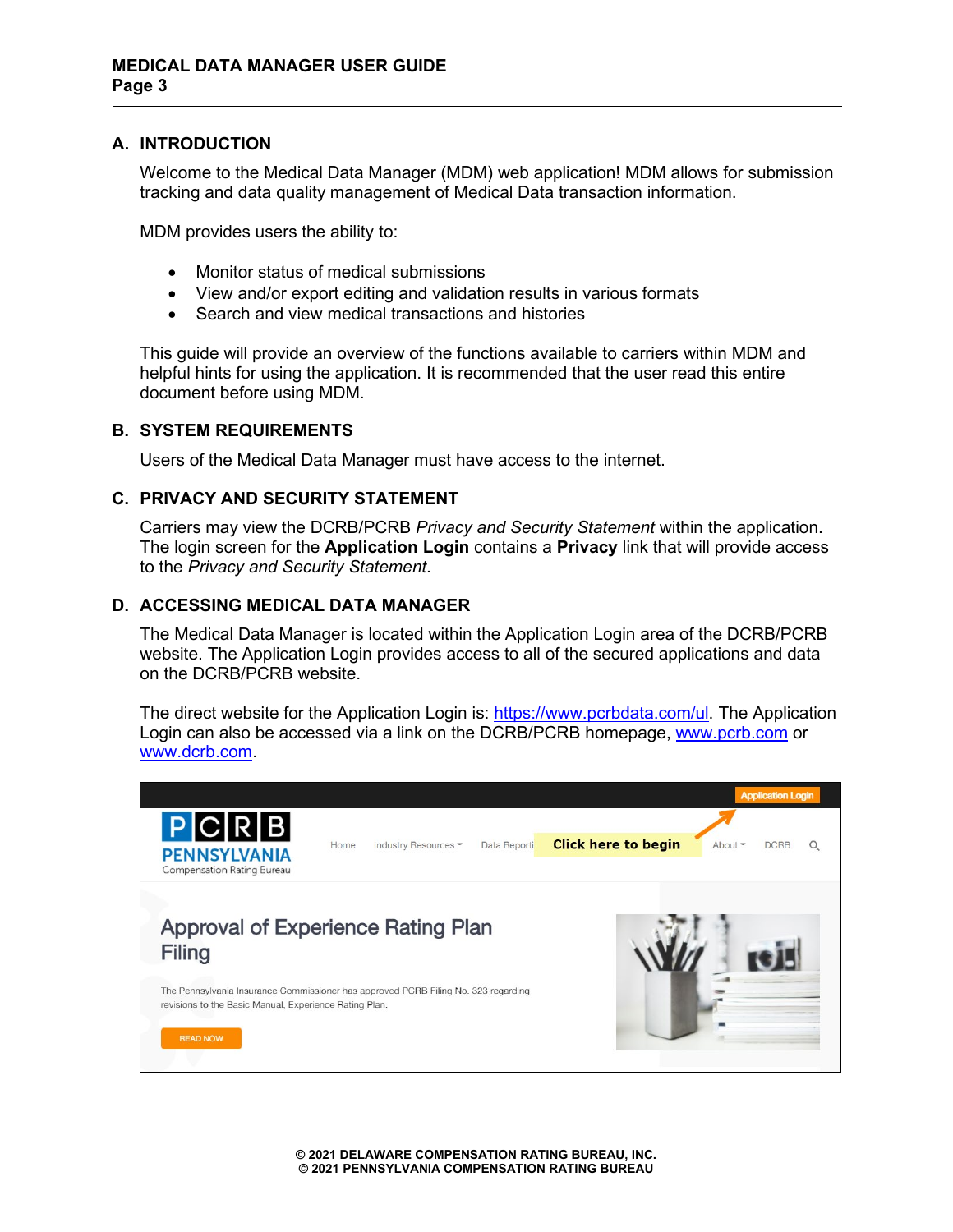Registered Carrier Group Users should enter their **User Name** and **Password**. The password field is case-sensitive. You must read the paragraph below these fields and click the **I Agree** button to proceed.

| $P$ CRB<br><b>PENNSYLVANIA</b><br>Compensation Rating Bureau | <b>Pennsylvania Compensation Rating Bureau</b>                                                                                                                                                                                                                                                                                                                                                                              |
|--------------------------------------------------------------|-----------------------------------------------------------------------------------------------------------------------------------------------------------------------------------------------------------------------------------------------------------------------------------------------------------------------------------------------------------------------------------------------------------------------------|
| <b>DCRB/PCRB Home</b> Home                                   |                                                                                                                                                                                                                                                                                                                                                                                                                             |
|                                                              | <b>SIGN IN</b><br><b>User Name:</b><br>Password:<br>Click the "I Agree" button to submit your User Name and Password. Doing so<br>acknowledges that you have read and accept the Bureau's "Privacy and Security<br>Statement <sup>"</sup> (see Privacy) and "Term of Service and Conditions of Use"(see Legal)<br>regarding use of the facilities on this website.<br>I Agree<br><b>First Time User</b><br>Forget Password? |
|                                                              |                                                                                                                                                                                                                                                                                                                                                                                                                             |

If you are not a registered user, click on the **First Time User** link and complete the registration form as a *Carrier Group User*.

| <b>SIGN IN</b>                                   |                                                                                                                                                                 |
|--------------------------------------------------|-----------------------------------------------------------------------------------------------------------------------------------------------------------------|
| <b>User Name:</b>                                |                                                                                                                                                                 |
| Password:                                        |                                                                                                                                                                 |
|                                                  | Click the "I Agree" button to submit your User Name and Password. Doing so                                                                                      |
| regarding use of the facilities on this website. | acknowledges that you have read and accept the Bureau's "Privacy and Security<br>Statement"(see Privacy) and "Term of Service and Conditions of Use"(see Legal) |
| <b>First Time User</b>                           | I Agree<br>Forget Password?                                                                                                                                     |
|                                                  |                                                                                                                                                                 |

Medical Data Manager is available to those carrier groups (and their designated vendors) who are eligible to report the Medical Data Call. As a Carrier Group User, you may request access to MDM from your Carrier Group Administrator (CGA). Once signed into the Application Login, click on **Request Access** > **To Application** and select **Medical Data Manager** from the list of available applications. After requesting access, your CGA will be notified and then have the ability to approve/reject your request for access. Contact DCRB/PCRB Central Support if you experience any issues with access to the application.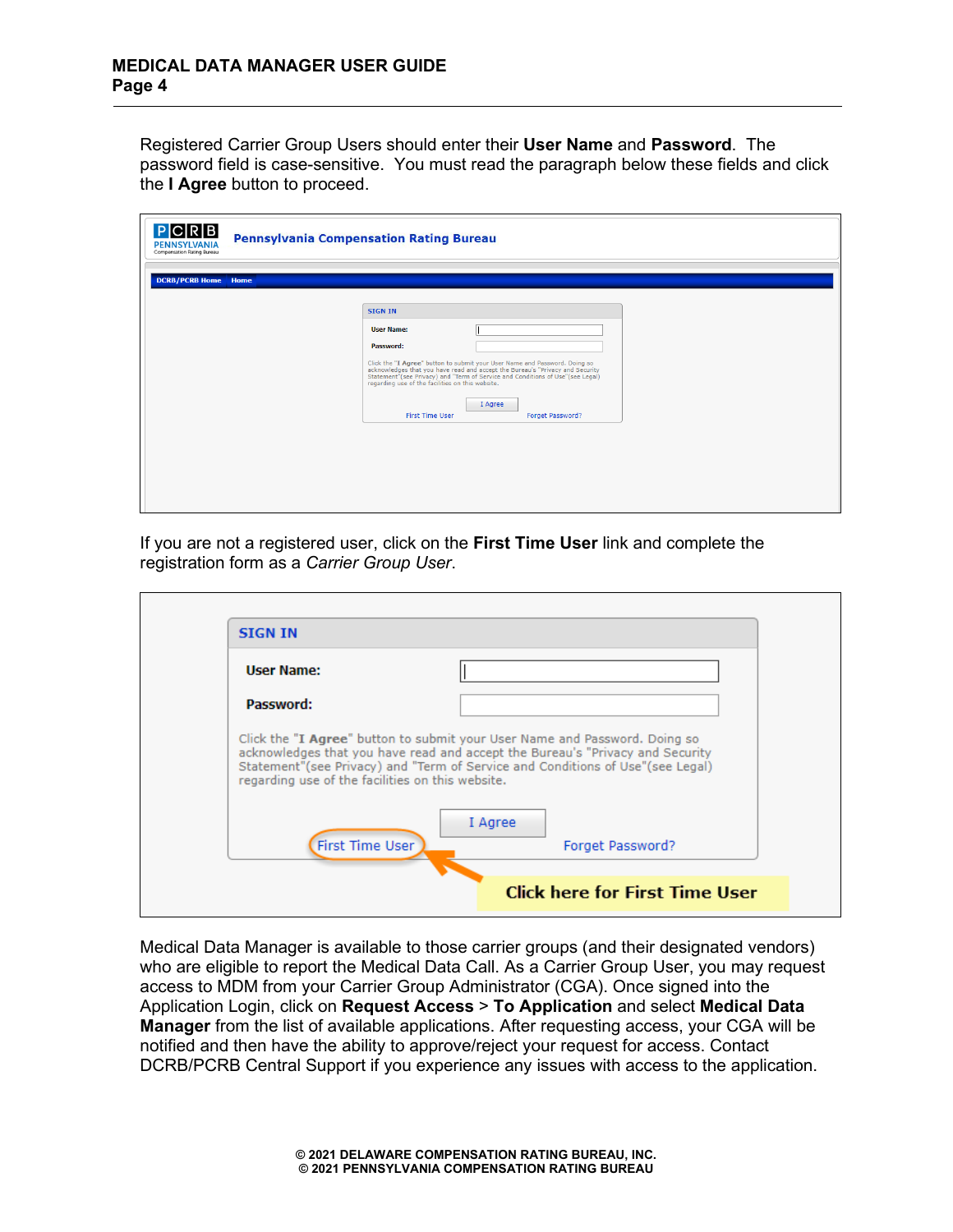Once successfully logged in, the user will observe the Application Manager home screen. Select **Medical Data Manager** to launch the application.

| <b>Welcome to the PCRB Application Manager</b> |                                                                            |  |  |  |  |  |  |
|------------------------------------------------|----------------------------------------------------------------------------|--|--|--|--|--|--|
| <b>Data Analytics</b>                          |                                                                            |  |  |  |  |  |  |
| <b>WC Data Pro</b>                             | View, compare and export premium and loss data                             |  |  |  |  |  |  |
| <b>Data Management Applications</b>            |                                                                            |  |  |  |  |  |  |
| <b>Indemnity Data Manager</b>                  | View, Enter and Edit Indemnity Information                                 |  |  |  |  |  |  |
| Medical Data Call Manager                      | Monitor Medical Data Call Submissions and Quality Statistics               |  |  |  |  |  |  |
| <b>Medical Data Manager</b>                    | View, Enter and Edit Medical Information                                   |  |  |  |  |  |  |
| Policy Data Manager                            | View, Enter and Edit Policy Information                                    |  |  |  |  |  |  |
| <b>Test Audit Online</b>                       | <b>Test Audit Statistics - Download</b>                                    |  |  |  |  |  |  |
| Unit Data Manager                              | View, Enter and Edit Unit Stat Information                                 |  |  |  |  |  |  |
| Market / Underwriting Tools and Information    |                                                                            |  |  |  |  |  |  |
| <b>Carrier Pricing Benchmark</b>               | Pricing Benchmark Inform:                                                  |  |  |  |  |  |  |
| <b>Experience and Merit Rating Tracking</b>    | Click here to launch the application.<br>This is a Dummy Application       |  |  |  |  |  |  |
| <b>Experience Modification Calculator</b>      | Calculate Experience Modif                                                 |  |  |  |  |  |  |
| Rating and Underwriting Reference              | Experience Modifications, Merit Ratings, Rating Values, Underwriting Guide |  |  |  |  |  |  |

# <span id="page-4-0"></span>**E. NAVIGATING MEDICAL DATA MANAGER**

MDM was designed with an intuitive user interface that makes it easy to check the status of medical submissions and view medical transactions and histories. This section provides an overview of the interface and explains some rules about navigating in MDM. Each of the individual navigation menus will be described in more detail later.

MDM serves as a companion product to the Policy Data Manager (PDM), Unit Data Manager (UDM) and Indemnity Data Manager (IDM). If the user has authorization to PDM, UDM, IDM and MDM, the user can easily toggle between these applications. Click on the "POLICY" button to launch PDM or the "UNIT" button to launch UDM. The button is disabled for applications that the user is not authorized for access.

|  |  | JNI7 | <b>MEDICAL DATA MANAGER</b> |  |  |
|--|--|------|-----------------------------|--|--|
|--|--|------|-----------------------------|--|--|

The first screen that appears for all users upon logging into MDM is the 'Quick Find' screen. The user can navigate back to this screen at any time by clicking the home icon as seen above.

| To monitor the status of your medical data call files that were submitted via CDX, click on<br>the Submit tab on the menu bar, then click CDX Uploads.             |
|--------------------------------------------------------------------------------------------------------------------------------------------------------------------|
|                                                                                                                                                                    |
| Navigate to the Reports tab to view processing results and to view top error counts.                                                                               |
| Users should review the MDM User's Guide to learn more about MDM's new functionality<br>and how it can be used to toggle between policy and unit statistical data. |
|                                                                                                                                                                    |

**© 2021 DELAWARE COMPENSATION RATING BUREAU, INC. © 2021 PENNSYLVANIA COMPENSATION RATING BUREAU**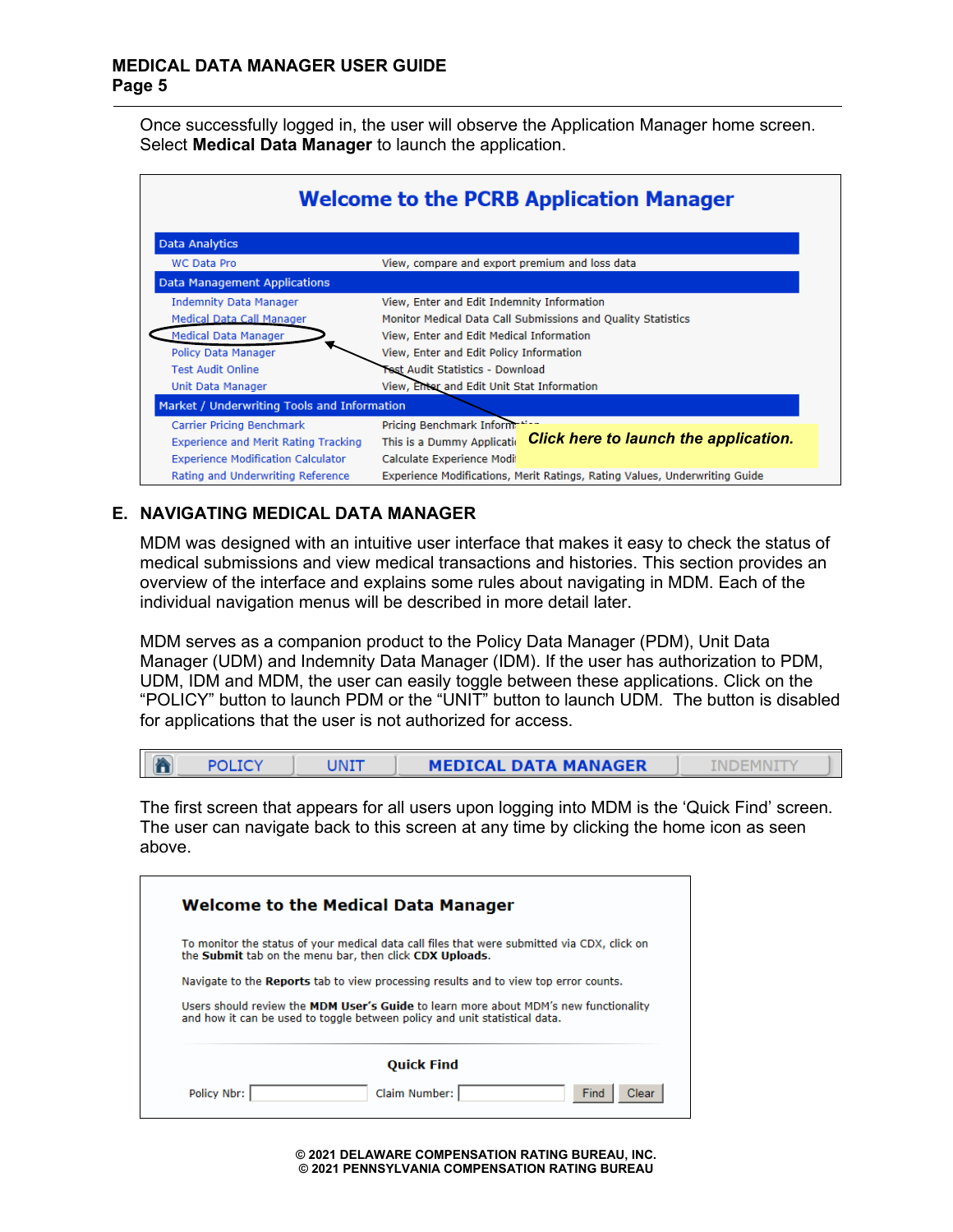Users can select from various main menu drop downs from any screen.

## <span id="page-5-0"></span>**1. MAIN MENU**

MDM features a menu bar that is displayed at the top of the application window. The menu bar is visible regardless of which page is currently displayed.

## <span id="page-5-1"></span>**Home**

• Selecting **Home** routes the user back to the Application Manager home screen.

## <span id="page-5-2"></span>**Search**

- **Txns** Retrieve any transactions that exist in MDM. Initiates a search for transactions using any of the criteria entered on the screen and transactionspecific filter criteria can be defined to narrow the search. The transaction details can be accessed from the search results.
- **My List** Search for active transactions by the current user.
- **Last Processed** Shows all transactions that were processed in the most recent batch.

## <span id="page-5-3"></span>**Submit**

- **Submit File -** Allows the user to select a WCMED file to upload and submit for processing.
- **CDX Uploads** View prior WCMED submissions uploaded via CDX.

## <span id="page-5-4"></span>**Reports**

- **Processing Results** View the status of the latest transactions processed. The user can download WCMED or WCCRIT files and export the results to Excel.
- **Top Critical Errors** View a listing of the top critical errors by processed date. The results can be exported to Excel.
- **Aggregate Tracking**  Allows users to view aggregate quality statistics which are refreshed as additional files are received during the same reporting quarter for the carrier group. Upon entry into this option, users may select the **Carrier Group Name**, **State** of PA (Pennsylvania) or DE (Delaware) from the filter menu. Users may also enter the **Reporting Year/Qtr** of interest from the filter menus.
- **Benchmark**  Allows users to view aggregate quality statistics as compared to the industry aggregate quality statistics. The aggregate quality statistics are refreshed as additional files are received during the same reporting quarter for the carrier group. Within this option, the industry is comprised of all carrier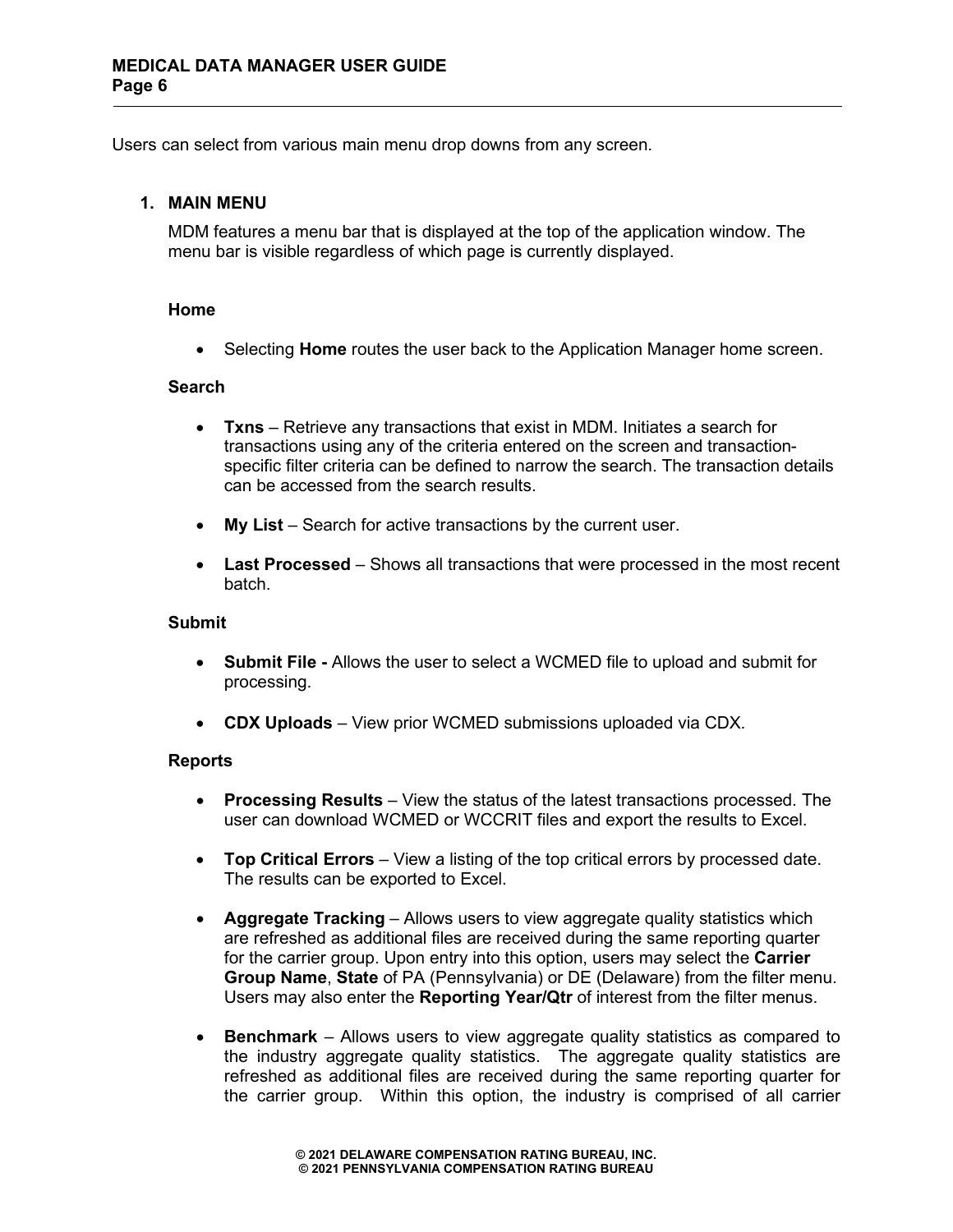groups who are eligible to participate in the Pennsylvania or Delaware Medical Data Call. Upon entry into this option, users may select the **Carrier Group Name**, State of PA (Pennsylvania) or DE (Delaware) from the filter. Users may also enter the **Reporting Year/Qtr** of interest from the filter menus.

- **Reports and Files**  Allows users to download reports and files which have been transmitted to their carrier group from the DCRB/PCRB. Users may select a specific File Description or Date Posted for the file by using the filter.
- **WCEMED Stats** View a listing of all error codes and a count by error. The report can be exported to Excel.
- **Membership** This allows a user to view the carrier's contact information on file with the DCRB/PCRB.

#### <span id="page-6-0"></span>**Help**

- **Preferences** A user can setup their preferences for search results, email reminders and sidebar notes.
- **User Guide** Routes users to the MDM User Guide.
- **WCEMED Errors** A listing of WCEMED error codes applicable to PA and DE with the WCMED record type, tolerance and the error message. The report can be exported to Excel.
- **WCIO Records –** A listing of the applicable WCMED Record with their description and minimum record length. The report can be exported to Excel.
- **Email Support –** This selection will generate an email to DCRB/PCRB Central Support from the users email account.

# <span id="page-6-1"></span>**2. QUICK FIND**

The Quick Find page allows users to execute a quick search for transactions using policy number. The user can also search for an individual Claim by using the Claim

Number. To navigate to the Quick Find page, click the home icon  $\Box$  above the main menu.

The Quick Find page displays the following search criteria:

- **Policy Nbr** The user can search for a transaction using an existing policy number.
- **Claim Number** The user can search for a transaction using an existing claim number.

When the search is executed, all transactions matching the entered criteria will be returned in the results grid and the policy number is a hyperlink that will navigate the user to the details of the transaction selected.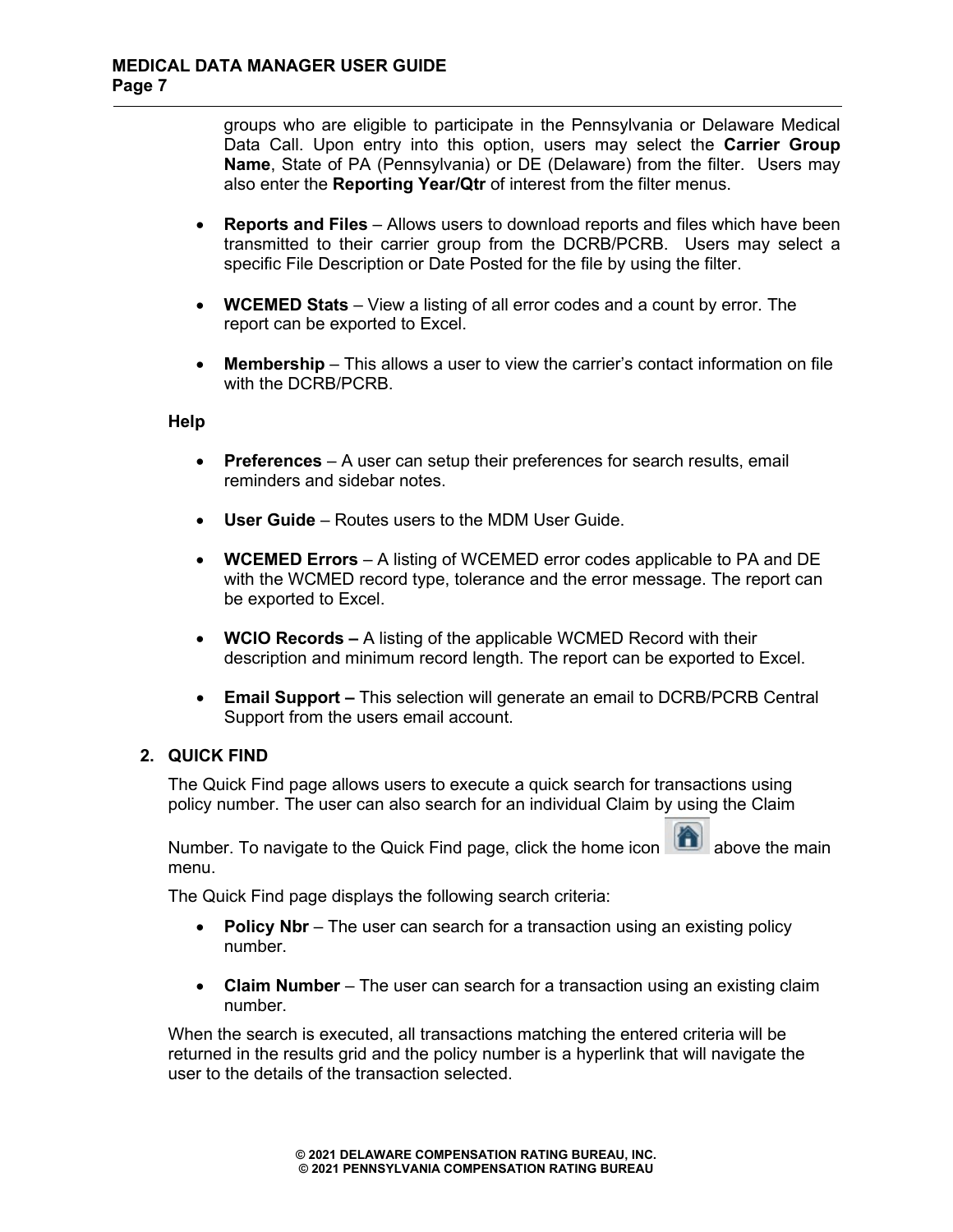|              |                  |                  |                | <b>Quick Find</b>                      |                 |                      |
|--------------|------------------|------------------|----------------|----------------------------------------|-----------------|----------------------|
|              | Policy Nbr:      | R683             |                | Claim Number:                          |                 | <b>Find</b><br>Clear |
|              |                  |                  |                | <b>Policy History for Policy #R683</b> |                 |                      |
|              |                  |                  |                |                                        |                 |                      |
| <b>State</b> | <b>Eff. Date</b> | <b>Exp. Date</b> | <b>Carrier</b> | <b>Policy Nbr</b>                      | <b>File Nbr</b> | <b>Insured Name</b>  |
| DE           | 1/1/95           |                  | 11111          | R683                                   |                 |                      |

If no information is found for the entered criteria, a message will display that no matching data was found for the entered search criteria.

|                            | <b>Quick Find</b>                   |               |
|----------------------------|-------------------------------------|---------------|
| Policy Nbr:                | Claim Number:                       | Find<br>Clear |
|                            | <b>Policy History for Policy #1</b> |               |
| No matching policies found |                                     |               |
|                            |                                     |               |

## <span id="page-7-0"></span>**F. SEARCHING FOR TRANSACTIONS**

The Search page allows users to search and then view medical transactions previously submitted to MDM. Transaction-specific filter criteria can be defined to narrow the search. From the search results, the transaction details can be accessed by selecting the view ( *magnifying glass*) icon.

## <span id="page-7-1"></span>**1. SEARCH CRITERIA**

The Search page displays fields that allow specific search criteria to be selected. When the search is executed, all transactions matching the criteria will be returned in the search results.

| 谷<br><b>POLICY</b>        | UNIT                        |               | <b>MEDICAL DATA MANAGER</b> |                            | <b>INDEMNITY</b> |                      |                    |
|---------------------------|-----------------------------|---------------|-----------------------------|----------------------------|------------------|----------------------|--------------------|
| Home                      | <b>Search</b>               | <b>Submit</b> | <b>Reports</b>              | <b>Help</b>                |                  |                      |                    |
| <b>SEARCH CRITERIA</b>    |                             |               |                             |                            |                  |                      |                    |
|                           | <b>Policy Identifiers</b>   |               |                             | <b>Txn Identifiers</b>     |                  |                      | <b>File Search</b> |
| State:                    |                             | $\checkmark$  | <b>Trans. Date:</b>         | $\vert \vee \vert$ to      | $\vee$           | <b>File Number:</b>  |                    |
| <b>Carrier:</b>           |                             | $\checkmark$  | <b>Transaction:</b>         |                            | ⊽∣               | <b>Tnsured FFTN:</b> |                    |
| <b>Policy Number:</b>     |                             |               | <b>MDM Status:</b>          |                            | ▽ ●              | <b>Insured Name:</b> |                    |
| <b>Policy Effective:</b>  | $\vert \mathbf{v} \vert$ to | $\checkmark$  | <b>Process Date:</b>        | $\boxed{\triangledown}$ to | $\vee$           | City, ST or ZIP:     |                    |
|                           |                             |               | <b>Review:</b>              |                            | ⊽⊝               | <b>Review Error:</b> | ⊽⊝                 |
|                           |                             |               | <b>MDM User:</b>            |                            | $\vee$           | <b>Claim Nbr:</b>    |                    |
|                           |                             |               | <b>WCMED Link:</b>          |                            |                  | Bill Id:             |                    |
| Show Last Claim/Bill Only |                             |               | Search                      | Max. Results:<br>50        | Clear            |                      |                    |

**© 2021 DELAWARE COMPENSATION RATING BUREAU, INC. © 2021 PENNSYLVANIA COMPENSATION RATING BUREAU**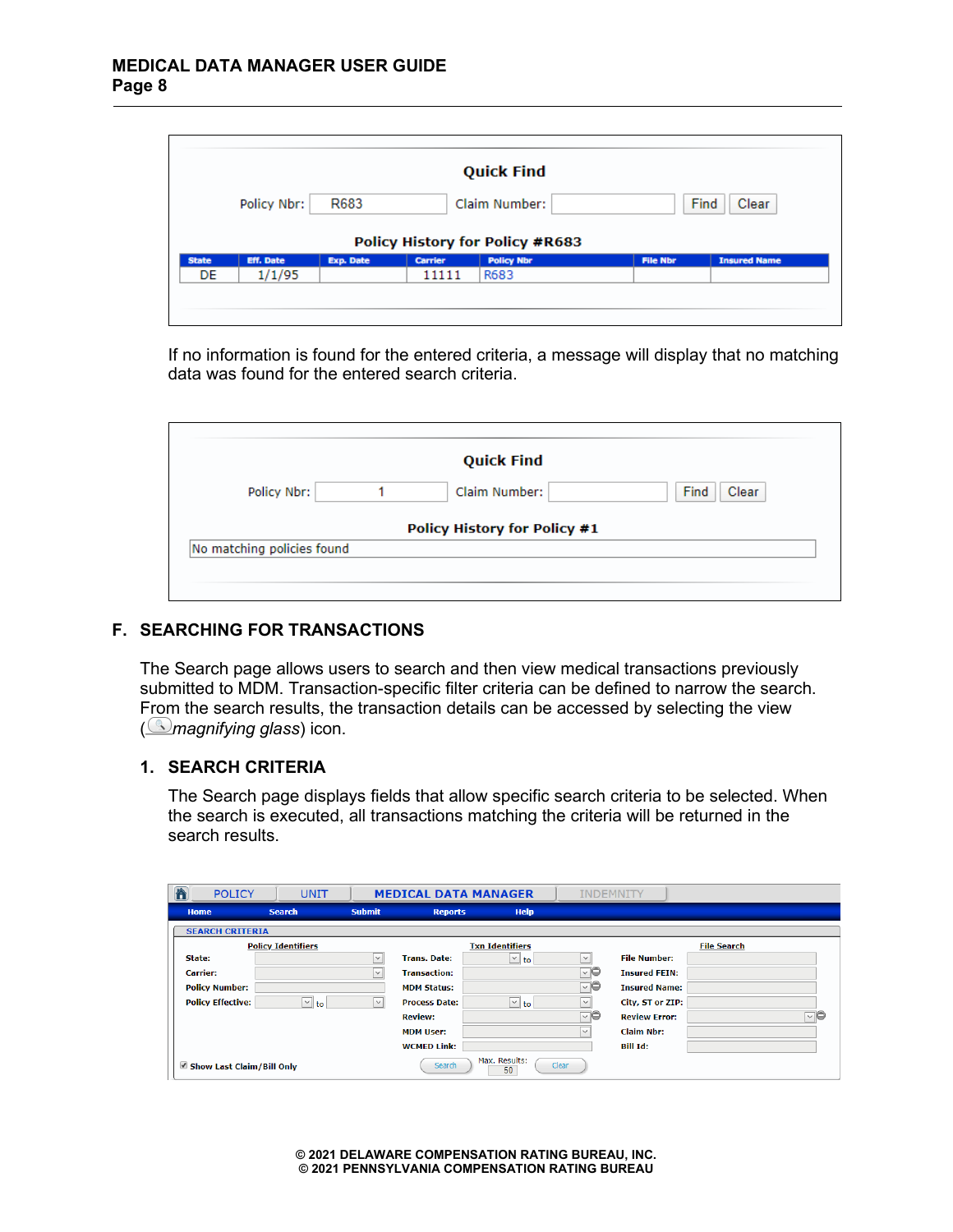#### **MEDICAL DATA MANAGER USER GUIDE Page 9**

Any combination of search criteria can be used together to narrow the search results. Text fields such as Insured Name, City or Policy Number will match records using "contains" logic, i.e. those records that *contain* the letters or words entered—not an *exact* match. To perform a wildcard search, key an asterisk (\*) before or after the text you are searching to widen your search results.

The filter criteria that can be selected are:

**State** – PA or DE can be selected. If left blank the search will look for matching criteria for both states.

**Carrier** – Select one or more carriers to use in the search.

**Policy Number** – Enter the policy number. The Policy Number must contain at least three characters.

**Policy Effective** – Enter or select from the calendar the policy effective date range. Note: To search for a single policy effective date, the same date must be entered in both the 'from' and 'to' date fields. To search for a specific policy effective date and forward leave the 'to' date field blank.

**Trans. Date** – The search returns transactions that were issued within the date range specified. Note: To search for a single transaction date, the same date must be entered in both the 'from' and 'to' date fields. To search for a specific issued date and forward, leave the 'to' date field blank.

**Transaction** – The search returns transactions based on the transaction code selected

or excluded. Transaction types can be excluded by using the  $\blacksquare$  beside the criteria.

**MDM Status** – The search returns transactions based on the MDM status selected or

excluded. Status types can be excluded by using the  $\bullet$  beside the criteria.

**Process Date** – The search returns transactions that were processed within the date range specified. Note: To search for a single processed date, the same date must be entered in both the 'from' and 'to' date fields. To search for a specific processed date and forward, leave the 'to' date field blank.

**Review** – The search returns transactions based on the review status selected or excluded. Review types can be excluded by using the  $\blacksquare$  beside the criteria.

**MDM User** – The search returns transactions that were created or edited by the selected user or users.

**WCMED Link** – The search returns transactions that match the unique DCRB/PCRB assigned identifier.

**Claim Nbr** – The search returns transactions that match the claim number entered.

**File Number** – The search returns transactions where the DCRB/PCRB File Number matches or begins with the value entered.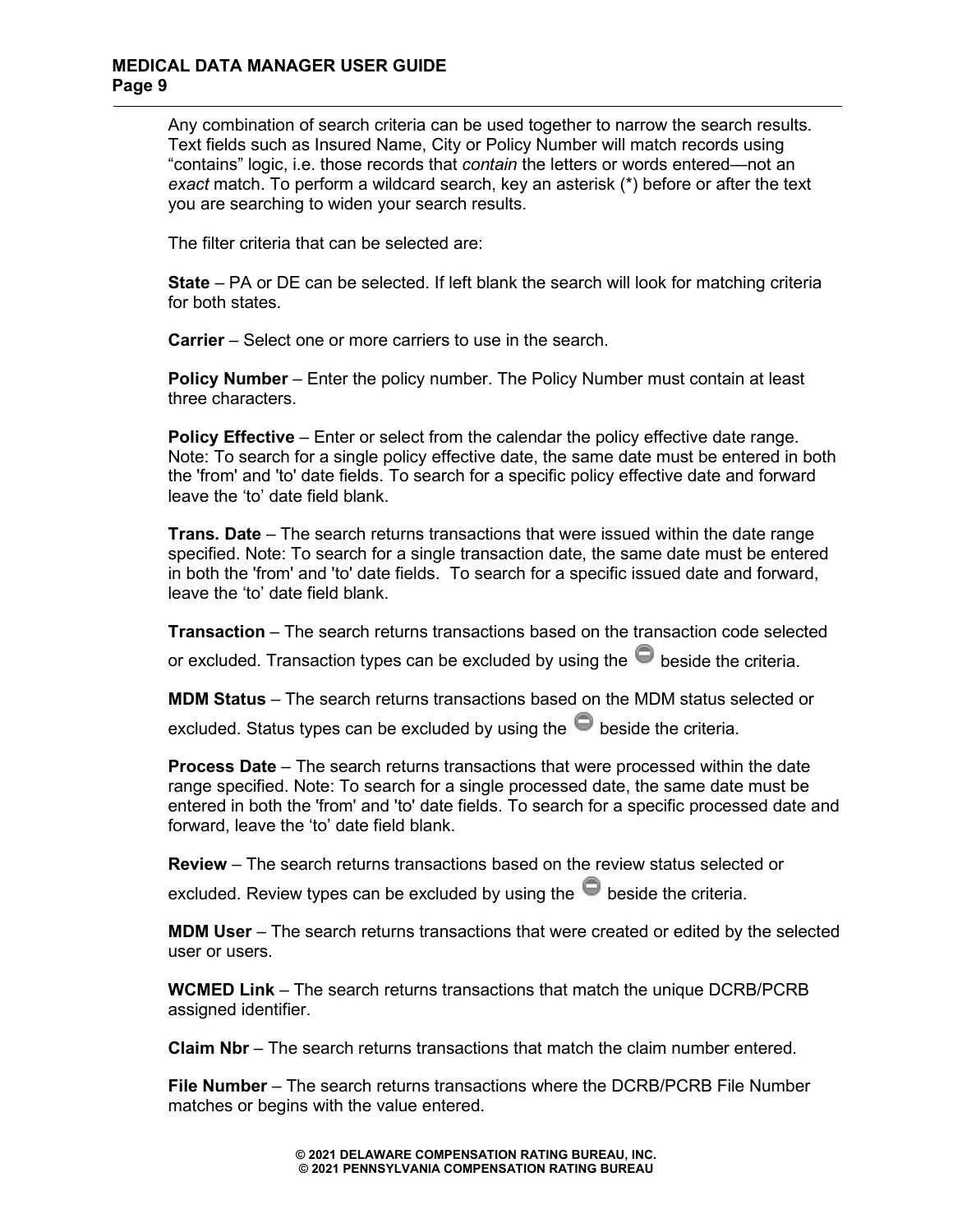**Insured FEIN** – The search returns transactions that match the primary insured FEIN number.

**Insured Name** – The search returns transactions that match the primary insured name.

**City, ST, or ZIP** – The search returns transactions that match the primary insured address.

**Review Error** – The search returns transactions that have produced the selected error(s).

**Bill Id** – The search returns transactions that match the Bill ID entered.

**Max. Results** – Specifies the maximum number of results to return, which defaults to 50; but can be increased up to 200, if necessary.

**Clear** – This will clear all criteria fields to allow new criteria to be entered.

**Show Last Claim/Bill Only** – This will limit the search results to the most recent Claim/Bill. This checkbox defaults to "checked" for carrier users.

# <span id="page-9-0"></span>**2. SEARCH RESULTS**

After search criteria have been entered, select the **Search** button and the search results grid displays all transactions matching the specified criteria.

|           |          | <b>Search Results - 7 Txns</b> |                  |                          |                                     |                           |                  |               |               |             |                                      |
|-----------|----------|--------------------------------|------------------|--------------------------|-------------------------------------|---------------------------|------------------|---------------|---------------|-------------|--------------------------------------|
| <b>ST</b> | Carrier  | <b>Policy Number</b>           | <b>Eff. Date</b> | <b>Trans. Date Claim</b> |                                     | <b>MDM Status</b>         | <b>Processed</b> | Link          | <b>Review</b> | <b>User</b> | <b>File Nbr</b>                      |
|           |          | DE 15066 170683                | 1/1/95           |                          | 8/28/12 007007007: 007007007        | Processed<br>$\mathbb{Q}$ | 8/28/12          | ◉             |               |             |                                      |
|           |          | DE 15066 170683                |                  |                          | 1/1/95 8/28/12 007007007: 007007007 | Processed<br>$\alpha$     | 8/28/12          | 0             |               |             |                                      |
|           |          | DE 15066 170683                |                  |                          | 1/1/95 8/28/12 007007007: 007007007 | Processed<br>$\alpha$     | 8/28/12          | ۳             |               |             |                                      |
|           |          | DE 15066 170683                | 1/1/95           |                          | 8/28/12 007007007: 007007007        | Processed<br>$\alpha$     | 8/28/12          | 0             |               |             |                                      |
|           |          | DE 15066 170683                | 1/1/95           |                          | 8/28/12 007007007: 007007007        | Processed<br>$\alpha$     | 8/28/12          | 0             |               |             |                                      |
|           |          | DE 15066 170683                | 1/1/95           |                          | 8/28/12 007007007: 007007007        | Processed<br>$\mathbf{a}$ | 8/28/12          | $\circledast$ |               |             |                                      |
|           | DE 15066 | 170683                         | 1/1/95           |                          | 8/28/12 007007007: 007007007        | Processed<br>a            | 8/28/12          | ⊕             |               |             |                                      |
| Page 1    |          | of $1 \rightarrow \mathbb{N}$  |                  |                          |                                     |                           |                  |               |               |             | Results per page: $ 20 \nabla \cdot$ |

The bottom left-hand corner displays the grid page numbers. Select the arrows to navigate forward and backward through the results pages.

The bottom right-hand corner displays the results per page. Use the dropdown to display more results on a single page.

Results can be sorted by selecting a column heading; the records will be sorted by the column values in ascending order. To reverse the sort order, select the column heading again.

The search results bar above the grid will display how many records have been returned.

These search results can be customized using the **Preferences** link under the **Help** menu.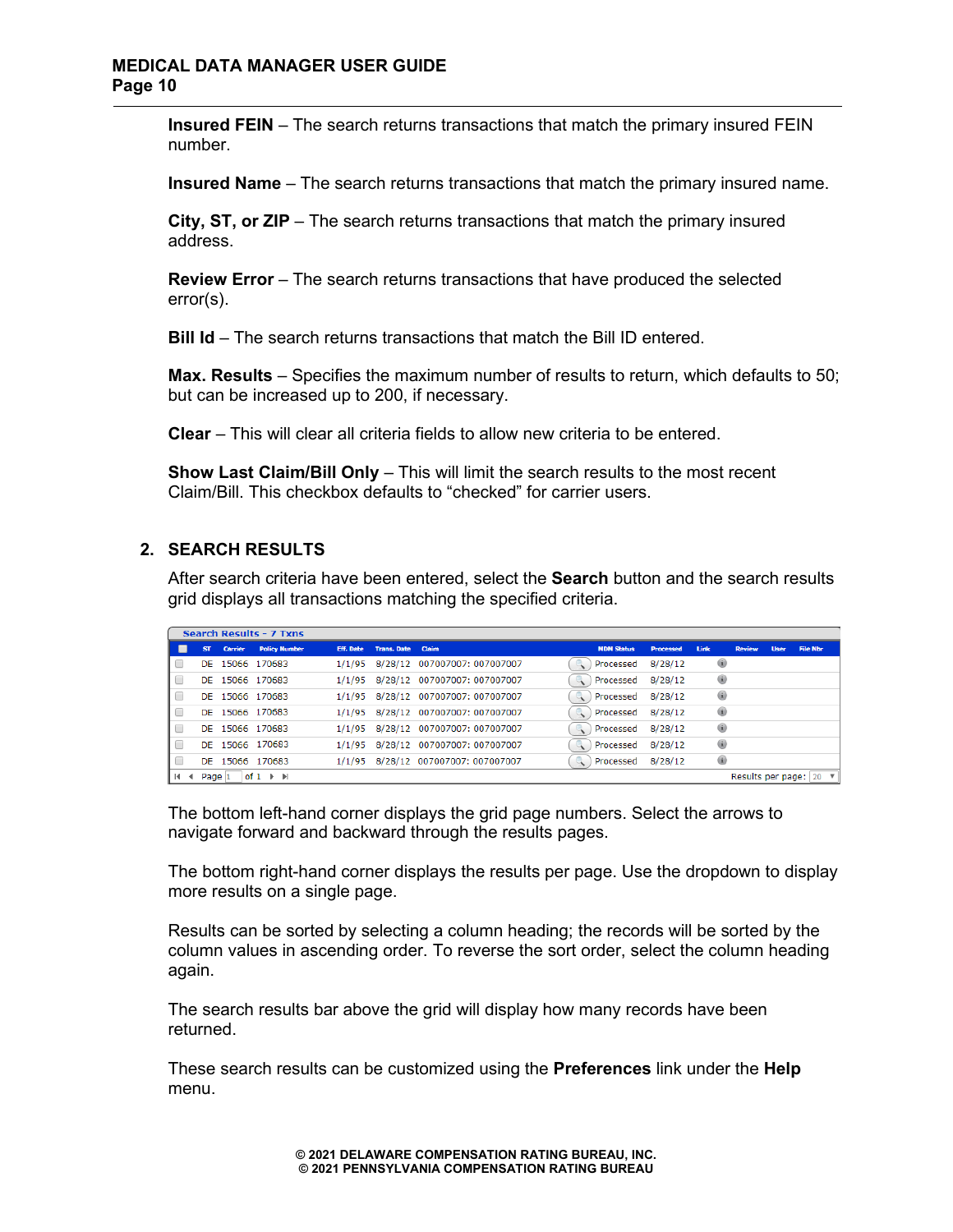#### **Search Results Columns:**

**ST** – The state code reported on the transaction.

**Carrier** – The NCCI carrier ID reported on the transaction.

**Policy Number** – The policy number reported on the transaction.

**Eff. Date** – The policy effective date reported on the transaction.

**Trans. Date** – The date the transaction was issued.

**Claim** – The claim number reported on the transaction.

**MDM Status** – The current MDM status of the transaction.

**Processed** – The date the transaction was processed.

**Link** – The unique PCRB/DCRB WCMED Link associated with the transaction.

**Review** – The current review status of the transaction. The *(information)* button allows the user to see the errors on the transaction by hovering over the icon. Selecting the information button will open a small window that lists all the errors.

**User** – The name of the person who last edited the transaction in MDM.

**File Nbr** – The DCRB/PCRB file number associated with the insured.

# <span id="page-10-0"></span>**3. VIEW TRANSACTION DETAILS**

To view transaction details, select the view ( *magnifying glass)* icon.

|           |         | Search Results - 7 Txns       |                  |                    |                              |                   |                  |               |               |      |                                   |
|-----------|---------|-------------------------------|------------------|--------------------|------------------------------|-------------------|------------------|---------------|---------------|------|-----------------------------------|
| <b>ST</b> | Carrier | <b>Policy Number</b>          | <b>Eff. Date</b> | <b>Trans. Date</b> | <b>Claim</b>                 | <b>MDM Status</b> | <b>Processed</b> | Link          | <b>Review</b> | User | <b>File Nbr</b>                   |
| DE        |         | 15066 170683                  | 1/1/95           |                    | 8/28/12 007007007: 007007007 | Processed         | 8/28/12          | 0             |               |      |                                   |
| DE.       |         | 15066 170683                  | 1/1/95           |                    | 8/28/12 007007007: 007007007 | Processed         | 8/28/12          | 0             |               |      |                                   |
| DE        |         | 15066 170683                  | 1/1/95           |                    | 8/28/12 007007007: 007007007 | Processed         | 8/28/12          | 0             |               |      |                                   |
| DF        |         | 15066 170683                  | 1/1/95           |                    | 8/28/12 007007007: 007007007 | Processed         | 8/28/12          | 0             |               |      |                                   |
| DE        |         | 15066 170683                  | 1/1/95           |                    | 8/28/12 007007007: 007007007 | Processed         | 8/28/12          | ◉             |               |      |                                   |
| DE        |         | 15066 170683                  | 1/1/95           |                    | 8/28/12 007007007: 007007007 | Processed         | 8/28/12          | $\circledast$ |               |      |                                   |
| DE        |         | 15066 170683                  | 1/1/95           |                    | 8/28/12 007007007: 007007007 | Processed         | 8/28/12          | 0             |               |      |                                   |
| Page 1    |         | of $1 \rightarrow \mathbb{N}$ |                  |                    |                              |                   |                  |               |               |      | Results per page:   20 $\sqrt{ }$ |

# <span id="page-10-1"></span>**4. EXPORT TRANSACTIONS**

To export the search results, check off the desired results and click on the buttons at the bottom of the page. This will open the results in the chosen format which can then be copied into another program if needed.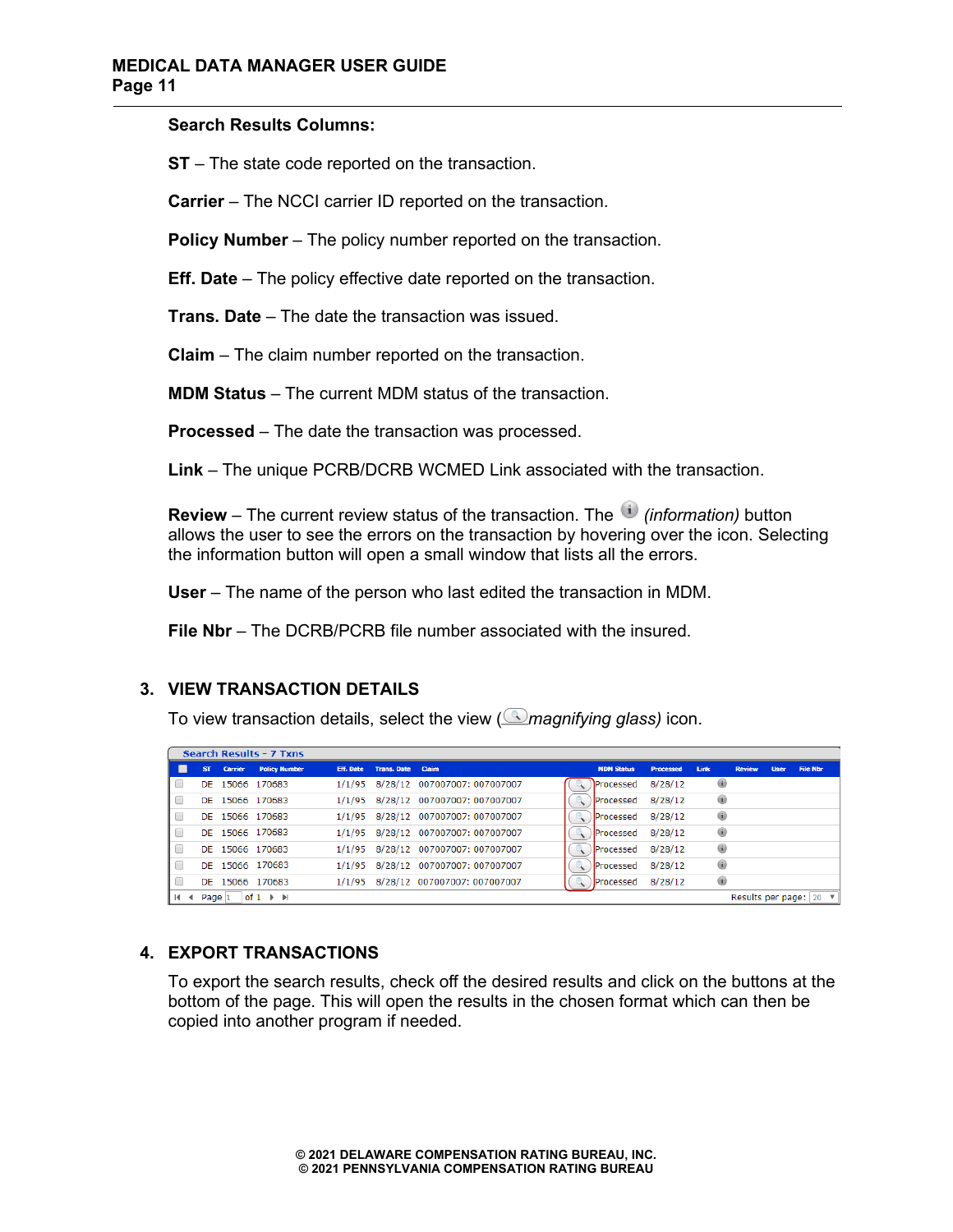# **MEDICAL DATA MANAGER USER GUIDE Page 12**

|        | <b>ST</b>    | Carrier | <b>Policy Number</b>               | <b>Eff.</b> Date | <b>Trans. Date Claim</b> |                                     | <b>MDM Status</b>         | Processed | Link       | <b>Review</b> | <b>Liker</b> | <b>File Nbr</b>        |
|--------|--------------|---------|------------------------------------|------------------|--------------------------|-------------------------------------|---------------------------|-----------|------------|---------------|--------------|------------------------|
|        |              |         | DE 15066 170683                    |                  |                          | 1/1/95 8/28/12 007007007: 007007007 | Processed<br>$\mathbb{Q}$ | 8/28/12   | ◉          |               |              |                        |
| u      |              |         | DE 15066 170683                    |                  |                          | 1/1/95 8/28/12 007007007: 007007007 | Processed<br>$\mathbb{Q}$ | 8/28/12   | $^{\circ}$ |               |              |                        |
| u      |              |         | DE 15066 170683                    |                  |                          | 1/1/95 8/28/12 007007007: 007007007 | Processed<br>$\mathbb{Q}$ | 8/28/12   | $^{\circ}$ |               |              |                        |
| $\Box$ |              |         | DE 15066 170683                    |                  |                          | 1/1/95 8/28/12 007007007: 007007007 | $\mathbb{Q}$<br>Processed | 8/28/12   | ◉          |               |              |                        |
| u      |              |         | DE 15066 170683                    |                  |                          | 1/1/95 8/28/12 007007007: 007007007 | $\alpha$<br>Processed     | 8/28/12   | 0          |               |              |                        |
|        |              |         | DE 15066 170683                    |                  |                          | 1/1/95 8/28/12 007007007: 007007007 | $\alpha$<br>Processed     | 8/28/12   | ◉          |               |              |                        |
|        |              |         | DE 15066 170683                    |                  |                          | 1/1/95 8/28/12 007007007: 007007007 | Processed<br>a            | 8/28/12   | ۳          |               |              |                        |
|        |              | Page 1  | $of 1$ $\rightarrow$ $\rightarrow$ |                  |                          |                                     |                           |           |            |               |              | Results per page:   20 |
|        | <b>Excel</b> |         | <b>NOMED</b>                       | <b>EX</b> WCCRIT |                          | <b>Download WCCRITViewer</b>        |                           |           |            |               |              |                        |

The available export options are:

## **a) Excel**

To export the search results to Excel select the Excel button. The results (up to 1,000) will be exported to an Excel file that can be opened or saved.

## **b) WCMED**

The user can select one or multiple transactions (up to 200) to download into the WCMED format by checking the checkbox in the far left column and then selecting the WCMED button. A WCMED file will be generated that contains the selected transactions. The file can be saved or opened.

#### **c) WCCRIT**

The user can select one or multiple transactions (up to 200) to download any applicable errors for the transaction into WCCRIT format by checking the checkbox in the far left column and then selecting the WCCRIT button. A WCCRIT file will be generated that contains the criticisms for the selected transactions. The file can be saved or opened.

## <span id="page-11-0"></span>**G. SUBMISSION TRACKING**

To view previously submitted WCMED files through CDX, a user can navigate to the **Submit → CDX Uploads** screen and view the information associated with previously submitted files (if any exist.)

Each unique data submission appears as a row in the Submitted Files grid. The following column headings can be adjusted to narrow down the results:

**Timestamp** – Date and time the file was received

**Carrier** - The NCCI number associated with the data file.

**Reporting Year/Qtr** – The year/quarter reflected in the data file.

**File Name** - The unique file name given by the data submitter on the file control record.

**View** ( *magnifying glass)* icon – Displays the transaction associated with each file and the processing information.

**#Txns –** Number of transactions (records) in the data file.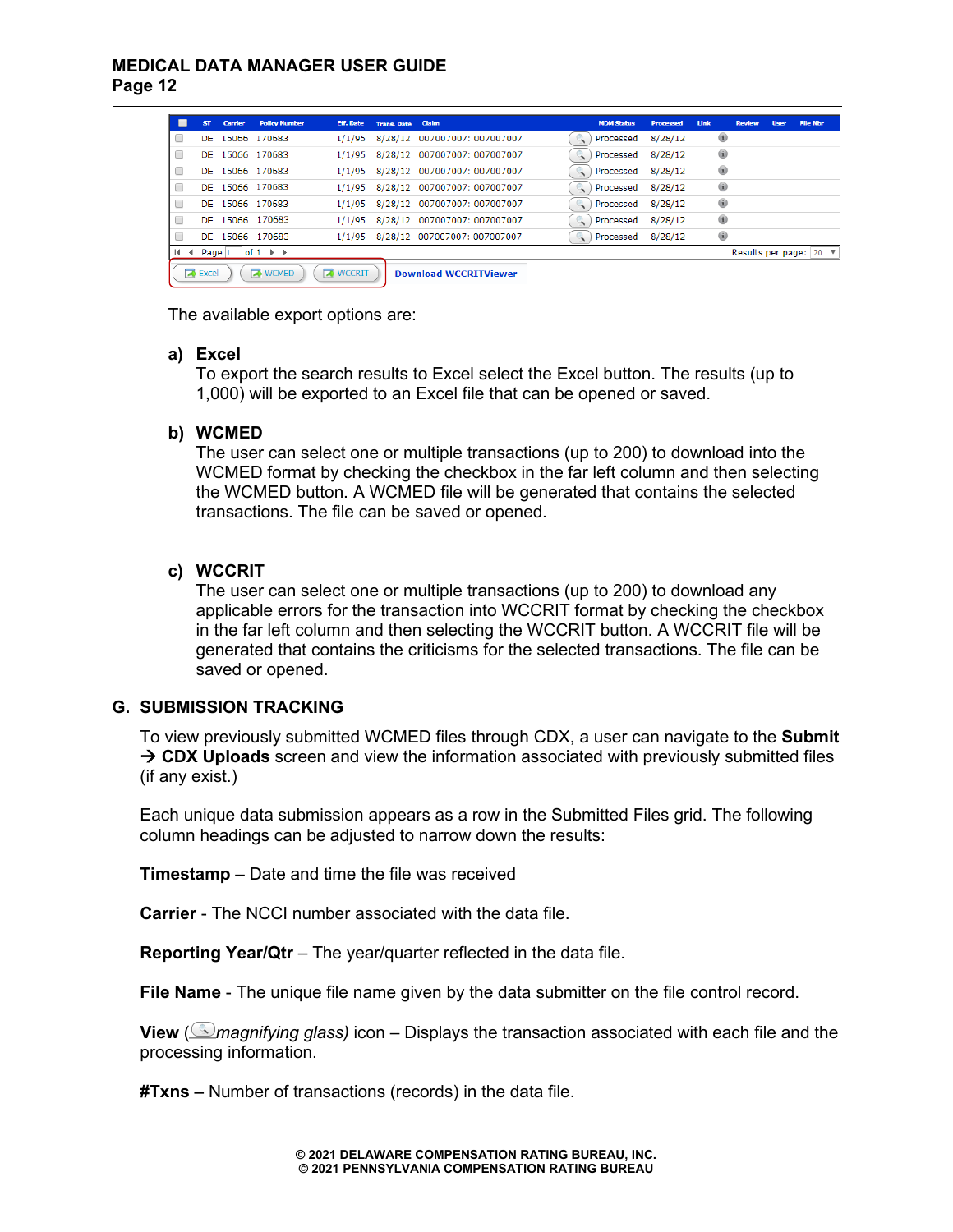**#Crit –** Number of critical edits in the data file.

**#Pri –** Number of priority edits in the data file.

(*information button*) – Displays summary data quality edit results for the data file.

**Status** – Displays the files processing status.

**File ID** – The unique file ID given by the submitter on the file control record.

If the user does not specify any filtering criteria, then all submissions that the user has access to will be displayed. To view older data files, adjust the **Since** date at the bottom of the screen.

|                                            | <b>Timestamp</b><br><b>Before:</b> | <b>Carrier</b> | <b>Rpt.Qtr</b> |                                        |             |                |                                                | <b>Status</b> | <b>FileID</b>         |
|--------------------------------------------|------------------------------------|----------------|----------------|----------------------------------------|-------------|----------------|------------------------------------------------|---------------|-----------------------|
| <b>Export</b>                              | $\vert \vee \vert$                 |                | $\mathbf{v}$   | <b>File</b>                            | <b>View</b> | #Txns          | #Crit<br>#Pri                                  |               | ▾                     |
| <b>R</b> CRIT<br>$\blacktriangleright$ MED | 6/28/19 11:34                      | 15066          | 19Q2           | MCEP_15066C_11137_201906240803_219.TXT |             | 8,013          | $\mathbf{u}$<br>5.549<br>0                     | Processed     | M111201905N0_22019_PA |
| <b>R</b> MED<br><b>R</b> CRIT              | 6/28/19 11:32                      | 15066          | 19Q2           | MCEP_15066C_22237_201906240803_219.TXT |             | 2              | 2 <sup>0</sup><br>$\mathbf{0}$                 | Processed     | M222201905N0_22019_PA |
| <b>R</b> CRIT<br><b>EX</b> MED             | 6/28/19 11:31                      | 15066          | 1902           | MCEP 15066C 33337 201906240803 219.TXT |             | 1,579          | $\bullet$<br>0, 1, 213                         | Processed     | M333201905N0 22019 PA |
| <b>EX</b> MED<br><b>RIT</b>                | 6/28/19 11:31                      | 15066          | 1902           | MCEP 15066C 99937 201906240803 219.TXT |             | 360            | $\left( \mathbf{1} \right)$<br>$\Omega$<br>276 | Processed     | M999201905N0 22019 PA |
| $\n  NED\n$<br><b>Z</b> CRIT               | 6/28/19 11:30                      | 15066          | 19Q2           | MCEP_15066C_66637_201906240803_219.TXT | a.          | 8              | 8 (i)<br>$\mathbf 0$                           | Processed     | M666201905N0_22019_PA |
| <b>R</b> MED<br><b>R</b> CRIT              | 6/28/19 11:30                      | 15066          | 19Q1           | MCEP_15066C_55537_201906240803_119.TXT |             | $\overline{2}$ | $\Omega$<br>0                                  | Processed     | M555201905N0_12019_PA |
| <b>R</b> MED<br><b>R</b> CRIT              | 6/28/19 11:30                      | 15066          | 19Q2           | MCEP 15066C 44437 201906240803 219.TXT |             | 6,318          | $\mathbf{u}$<br>0, 3,654                       | Processed     | M444201905N0 22019 PA |
| <b>EX</b> MED<br><b>R</b> CRIT             | 6/28/19 11:28                      | 15066          | 1902           | MCEP 15066C 77737 201906240803 219.TXT |             | 98             | $\left( i\right)$<br>49<br>$\Omega$            | Processed     | M777201905N0 22019 PA |
| <b>EX</b> MED<br><b>EX</b> CRIT            | 6/28/19 11:28                      | 15066          | 1902           | MCEP 15066C 00037 201906240803 219.TXT |             | 8,145          | $\left( \frac{1}{2} \right)$<br>0, 5.650       | Processed     | M000201905N0 22019 PA |
| <b>EX</b> MED<br><b>RE</b> CRIT            | 6/28/19 11:25                      | 15066          | 19Q2           | MCEP_15066C_04337_201906240803_219.TXT |             | 649            | $\mathbf{u}$<br>526<br>0                       | Processed     | M043201905N0_22019_PA |

Clicking on the  $\bigcup$  (information button) will display summary data quality editing results for each file.

|                    |                   | <b>Contact Email: TEAM@TEST.com</b> |               |             | Edit Counts for MCEP_15066C_66637_201906240803_219.TXT with 8 records |
|--------------------|-------------------|-------------------------------------|---------------|-------------|-----------------------------------------------------------------------|
| <b>Pct Passing</b> | <b>Edit Count</b> | <b>Tolerance</b>                    | <b>WCEXXX</b> | <b>NCCI</b> | Message                                                               |
| 29.0%              | 279               | Priority                            | 01178001      | 0507-01     | Missing Required Paid Procedure Code Modifier 1                       |
| 98.7%              | 5.                | Conditional                         | 01197505      | 0505-02     | Paid Amount [1] equals Amount Charged by Provider [2].                |
| 99.2%              | з                 | Priority                            | 01222020      | 0514-01     | Invalid Secondary ICDDiagnostic Code: [1]                             |
| 99.7%              |                   | Conditional                         | 01197506      | 0505-03     | Paid Amount [1] is greater than Amount Charged by Provider [2].       |

Clicking on the edit number in the WCEXXX column will link to another screen which displays the transactions which had that specific edit.

If the user selects the view (*Imagnifying glass*) icon on the CDX Uploads (Submitted Files) screen, MDM will display the transactions associated with the file and the processing information.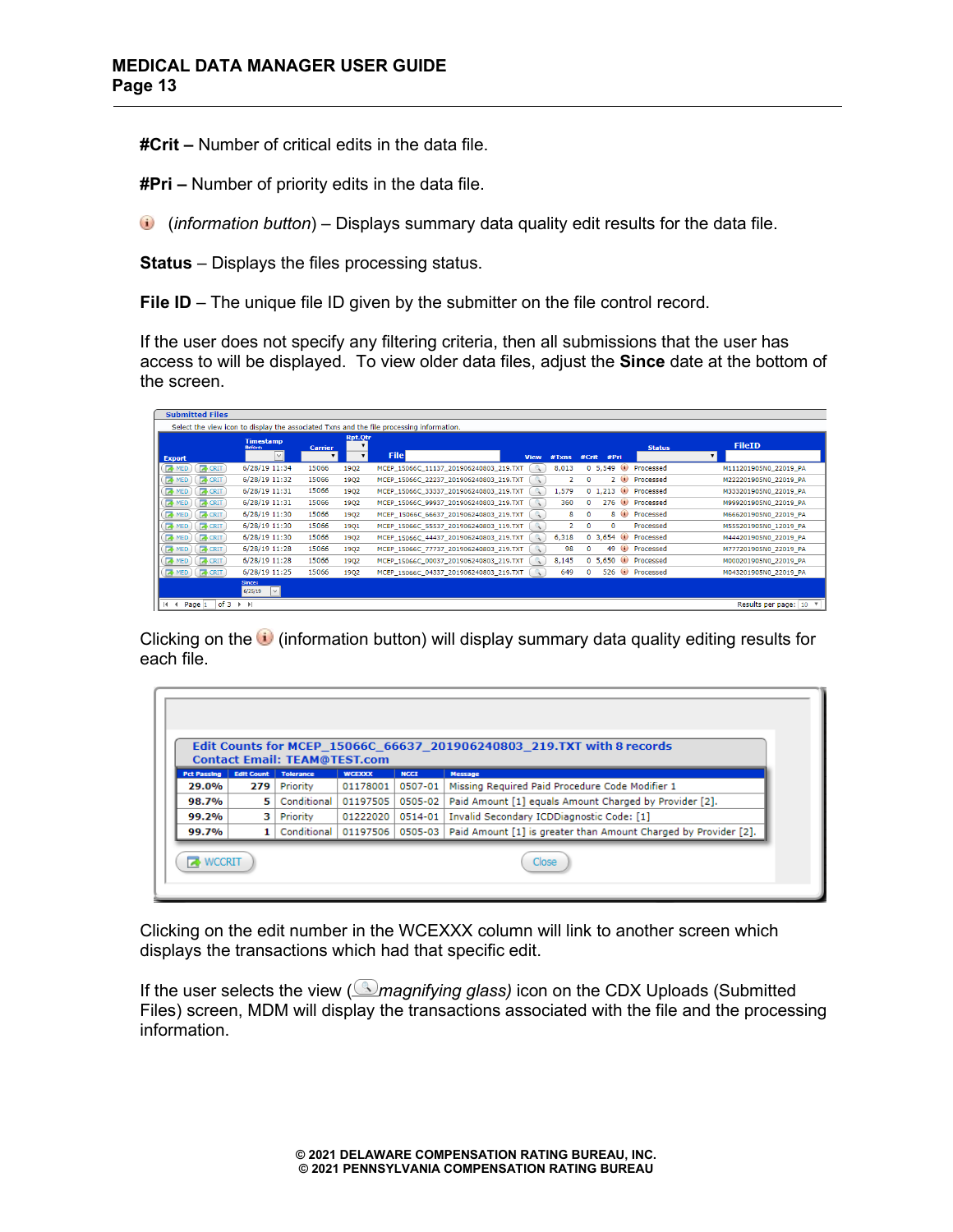| <b>Home</b>                                                                                                                                                                                                                                                                                                                                          | <b>Search</b>                                                                            | <b>Submit</b>           | <b>Reports</b>                         | <b>Help</b>                           |                                                                                                                            |      |                 |                                  |                     |                       |
|------------------------------------------------------------------------------------------------------------------------------------------------------------------------------------------------------------------------------------------------------------------------------------------------------------------------------------------------------|------------------------------------------------------------------------------------------|-------------------------|----------------------------------------|---------------------------------------|----------------------------------------------------------------------------------------------------------------------------|------|-----------------|----------------------------------|---------------------|-----------------------|
| <b>Import Records</b>                                                                                                                                                                                                                                                                                                                                |                                                                                          |                         |                                        |                                       |                                                                                                                            |      |                 |                                  |                     |                       |
|                                                                                                                                                                                                                                                                                                                                                      |                                                                                          |                         |                                        |                                       |                                                                                                                            |      |                 |                                  |                     |                       |
| State                                                                                                                                                                                                                                                                                                                                                | <b>Status</b><br><b>WOCRIT</b>                                                           | Carrier                 | <b>Policy Number</b>                   | <b>Eff.</b> Date<br><b>Issue Date</b> | Transaction                                                                                                                | View | File Nbr        | <b>WOMED Link</b>                | <b>Insured FEIN</b> | <b>Insured Name</b>   |
| $\blacksquare$ PA - 8                                                                                                                                                                                                                                                                                                                                | <b>Processed - 8</b>                                                                     |                         |                                        |                                       |                                                                                                                            |      |                 |                                  |                     |                       |
| $\Theta$                                                                                                                                                                                                                                                                                                                                             |                                                                                          |                         |                                        |                                       |                                                                                                                            |      |                 |                                  |                     |                       |
| Θ                                                                                                                                                                                                                                                                                                                                                    |                                                                                          | <b>Minor Frrors - 8</b> |                                        |                                       |                                                                                                                            |      |                 |                                  |                     |                       |
| $\qquad \qquad \boxdot$<br>$\qquad \qquad \qquad \qquad \qquad \qquad \qquad \qquad \qquad \qquad$                                                                                                                                                                                                                                                   |                                                                                          | $15066 - 8$             |                                        |                                       |                                                                                                                            |      |                 |                                  |                     |                       |
| $\textcolor{red}{\textcolor{blue}{\boldsymbol{\textcolor{blue}{\boldsymbol{\textcolor{blue}{\boldsymbol{\textcolor{blue}{\boldsymbol{\textcolor{blue}{\boldsymbol{\textcolor{blue}{\boldsymbol{\textcolor{blue}{\boldsymbol{\textcolor{blue}{\boldsymbol{\textcolor{blue}{\boldsymbol{\textcolor{blue}{\boldsymbol{}}}}}}}}}}}}}}}}\textcolor{!}{}}$ |                                                                                          |                         | WC1111111-8                            |                                       |                                                                                                                            |      |                 |                                  |                     |                       |
| $\qquad \qquad \boxdot$                                                                                                                                                                                                                                                                                                                              |                                                                                          |                         |                                        | 8/24/07                               |                                                                                                                            |      |                 |                                  |                     |                       |
|                                                                                                                                                                                                                                                                                                                                                      | $\odot$                                                                                  |                         |                                        | 5/2/19                                | PA10000031/01: 22444476                                                                                                    | a    |                 | 3234323 190628M0124441 666666666 |                     | <b>TEST LLC</b>       |
|                                                                                                                                                                                                                                                                                                                                                      | $\circ$                                                                                  |                         |                                        | 5/9/19                                | PA10000091/01: 22444441                                                                                                    |      |                 | 3234323 190628M0124448 666666666 |                     | <b>TEST LLC</b>       |
|                                                                                                                                                                                                                                                                                                                                                      | $\textcircled{\scriptsize{1}}$<br>$\circledcirc$                                         |                         |                                        | 5/23/19                               |                                                                                                                            |      |                 |                                  |                     |                       |
|                                                                                                                                                                                                                                                                                                                                                      |                                                                                          |                         |                                        | 5/30/19                               |                                                                                                                            |      |                 |                                  |                     |                       |
|                                                                                                                                                                                                                                                                                                                                                      |                                                                                          |                         |                                        |                                       | Click on [+] to expand - grouped by State, Status, Review, Carrier, Policy Number, Effective Date, Issue Date, Transaction |      |                 |                                  |                     |                       |
| Sort by State, Carrier, Policy                                                                                                                                                                                                                                                                                                                       |                                                                                          |                         |                                        |                                       |                                                                                                                            |      |                 |                                  |                     |                       |
|                                                                                                                                                                                                                                                                                                                                                      |                                                                                          |                         |                                        |                                       |                                                                                                                            |      |                 |                                  |                     |                       |
|                                                                                                                                                                                                                                                                                                                                                      | Select the view icon to display the associated Txns and the file processing information. |                         |                                        |                                       |                                                                                                                            |      |                 |                                  |                     |                       |
| <b>Submitted Files</b>                                                                                                                                                                                                                                                                                                                               |                                                                                          | <b>Rpt.Qtr</b>          |                                        |                                       |                                                                                                                            |      |                 |                                  |                     |                       |
|                                                                                                                                                                                                                                                                                                                                                      |                                                                                          |                         |                                        |                                       |                                                                                                                            |      |                 | <b>Status</b>                    | <b>FileTD</b>       |                       |
|                                                                                                                                                                                                                                                                                                                                                      | <b>Timestamp</b><br><b>Before:</b>                                                       | <b>Carrier</b>          |                                        |                                       |                                                                                                                            |      |                 |                                  |                     |                       |
| <b>Export</b>                                                                                                                                                                                                                                                                                                                                        | $\backsim$                                                                               | $\mathbf{v}$            | <b>File</b>                            |                                       | View #Txns #Crit #Pri                                                                                                      |      |                 |                                  | $\mathbf{v}$        |                       |
| $(R)$ CRIT<br>$\sqrt{2}$ MED                                                                                                                                                                                                                                                                                                                         | 6/28/19 11:30<br>Since:                                                                  | 15066<br>1902           | MCEP_15066C_66637_201906240803_219.TXT |                                       | 8<br>0                                                                                                                     |      | 8 (i) Processed |                                  |                     | M666201905N0_22019_PA |

# <span id="page-13-0"></span>**H. VIEWING TRANSACTION DETAILS**

From either the search results page or the submission tracking screen (CDX Uploads), the contents of an individual medical transaction can be viewed by selecting the view (*magnifying glass*) icon on the row for that transaction.

# <span id="page-13-1"></span>**1. POLICY KEY FIELDS**

| <b>Policy Key Fields</b>              |                                  |                        |           |                            |
|---------------------------------------|----------------------------------|------------------------|-----------|----------------------------|
| 15066 - Carrier Test Data<br>Carrier: | $\mathbb{Z}$ DE Policy #: 170683 | <b>Effective Date:</b> | 1/1/95    | $\blacktriangleright$ Edit |
|                                       | File Nbr:                        |                        |           |                            |
|                                       | File Name:                       |                        |           |                            |
|                                       |                                  |                        |           |                            |
|                                       |                                  | Status:                | Processed |                            |
|                                       |                                  | Review:                |           |                            |
|                                       |                                  |                        |           |                            |

This screen displays policy information related to the medical transaction.

# <span id="page-13-2"></span>**2. CLAIM CALLS**

The Claim Calls tab displays further details about the medical transaction. Selecting the view ( *magnifying glass*) icon next to the Line ID Number will open a separate Claim Call tab showing details for that particular transaction.

## <span id="page-13-3"></span>**3. DEVELOPMENT**

The Development tab displays a summary total of the charged and paid amount for the claim by reporting quarter.

| <b>Claim Calls</b> | <b>Development</b>                              | <b>■ History</b> | <b>EComments</b> |
|--------------------|-------------------------------------------------|------------------|------------------|
|                    | <b>Claim 007007007 for Accident on 19950713</b> |                  |                  |
| Ortr               | Charged                                         | Paid             |                  |
| 1203               | \$566.00                                        |                  | \$509.40         |
| 00Q1               | \$566.00                                        |                  | \$509.40         |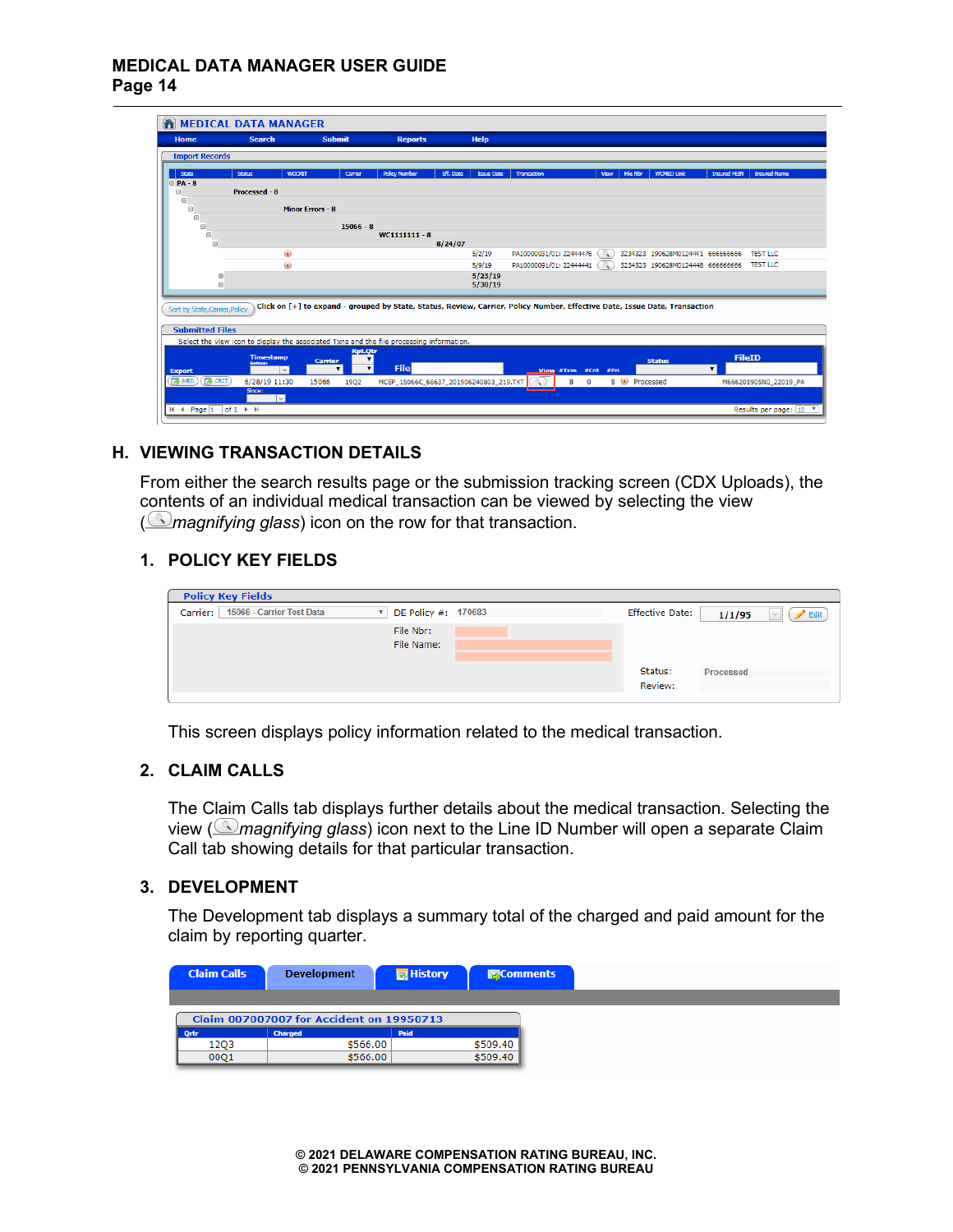# <span id="page-14-0"></span>**4. HISTORY**

The History tab displays all reported medical transactions associated with the policy.

| <b>Claim Calls</b>    |                      | <b>Development</b> |                  | <b>Claim Call</b><br><b>■ History</b>        |                                                      |                     |                  |                      |               |      |      |                                              |
|-----------------------|----------------------|--------------------|------------------|----------------------------------------------|------------------------------------------------------|---------------------|------------------|----------------------|---------------|------|------|----------------------------------------------|
|                       |                      |                    |                  |                                              |                                                      |                     |                  |                      |               |      |      |                                              |
| <b>Policy History</b> |                      |                    |                  |                                              |                                                      |                     |                  |                      |               |      |      |                                              |
| Carrier               | <b>Policy Number</b> | <b>Effective</b>   | <b>Txn Date</b>  | Claim/Txn/Bill                               |                                                      | <b>Status</b>       | <b>Processed</b> | <b>WCMED</b><br>Link | <b>WCCRIT</b> | User | File | <b>Import File</b>                           |
| 888/15066 170683      |                      |                    | $1/1/95$ 7/30/12 | 007007007/01:<br>001001001001/004            | $\mathbb{R}$                                         | Processed $8/28/12$ |                  |                      |               |      |      | MCEP 15066 C 00007D 20120824080304 00153.TXT |
| 888/15066             | 170683               | 1/1/95             | 7/30/12          | 007007007/01:<br>00100100100/006             | $\left( \begin{array}{c} 0 \\ 0 \end{array} \right)$ | Processed 8/28/12   |                  |                      |               |      |      | MCEP_15066C_00007D_20120824080304_00153.TXT  |
| 888/15066             | 170683               | 1/1/95             |                  | 7/30/12 007007007/01:<br>00100100100/001     | $\mathbb{Q}$                                         | Processed 8/28/12   |                  |                      |               |      |      | MCEP 15066 C 00007D 20120824080304 00153.TXT |
| 888/15066             | 170683               | 1/1/95             |                  | 7/30/12 007007007/01:<br>00100100100/007     | $\left( \begin{array}{c} 0 \\ 0 \end{array} \right)$ | Processed 8/28/12   |                  |                      |               |      |      | MCEP 15066 C 00007D 20120824080304 00153.TXT |
| 888/15066 170683      |                      | 1/1/95             |                  | 7/30/12 007007007/01:<br>00100100100/003     | $\mathbb{R}$                                         | Processed 8/28/12   |                  |                      |               |      |      | MCEP 15066 C 00007D 20120824080304 00153.TXT |
| 888/15066             | 170683               | 1/1/95             | 7/30/12          | 007007007/01:<br>00100100100/005             | $\left( \mathbb{R}\right)$                           | Processed 8/28/12   |                  |                      |               |      |      | MCEP 15066C 00007D 20120824080304 00153.TXT  |
| 888/15066 170683      |                      | 1/1/95             |                  | $ 7/30/12 007007007/01$ :<br>00100100100/002 | $\alpha$                                             | Processed 8/28/12   |                  |                      |               |      |      | MCEP 15066C 00007D 20120824080304 00153.TXT  |

## <span id="page-14-1"></span>**I. TRANSACTION CRITICISM REPORT**

Transactions with a Review Status other than Accepted will have a criticism report available. While viewing the Transaction, the user can download any applicable errors for the transaction into WCCRIT format by selecting the **WCCRIT** button or generate a PDF of the criticism letter by selecting the **PDF** button. This will allow a user to view and print all errors that were generated for this transaction.

|                    | MDM Review: Accepted With Minor Errors - Further Action May Be Required as of 6/28/19 |                      |                    |                                                                        |  |  |  |  |  |  |
|--------------------|---------------------------------------------------------------------------------------|----------------------|--------------------|------------------------------------------------------------------------|--|--|--|--|--|--|
| <b>Record Type</b> | LvI                                                                                   | <b>Error Code</b>    | Toler.             | <b>Error Message</b>                                                   |  |  |  |  |  |  |
| 01/Header          |                                                                                       | 01178001<br>b2b687a7 | <b>Priority</b>    | Missing 1/Medical Data Call - Paid Procedure Code Modifier 1           |  |  |  |  |  |  |
| 01/Header          |                                                                                       | 01222020<br>b2b687a7 | <b>Priority</b>    | Invalid 1/Medical Data Call - Secondary ICDDiagnostic Code: "M79.18"   |  |  |  |  |  |  |
| 01/Header          |                                                                                       | 01197505<br>b2b687a7 | <b>Conditional</b> | Paid Amount 5 equals Amount Charged by Provider 5.                     |  |  |  |  |  |  |
| Inquiry            |                                                                                       | <b>WCCRIT</b>        | <b>R</b> PDF       | Filter by Record Type: All Record Types<br>Min. Severity: Warning<br>▼ |  |  |  |  |  |  |

## <span id="page-14-2"></span>**J. USER PREFERENCES**

To change user preferences, go to **Help > Preferences**. This screen allows the user to adjust their settings for search results, defaults, sidebar notes and also email reminders.

To turn sidebar notes off, uncheck the box next to Show Sidebar Notes. To reopen the sidebar notes that were previously marked as "Do not show again", click on Reset Hidden Sidebar Notes.